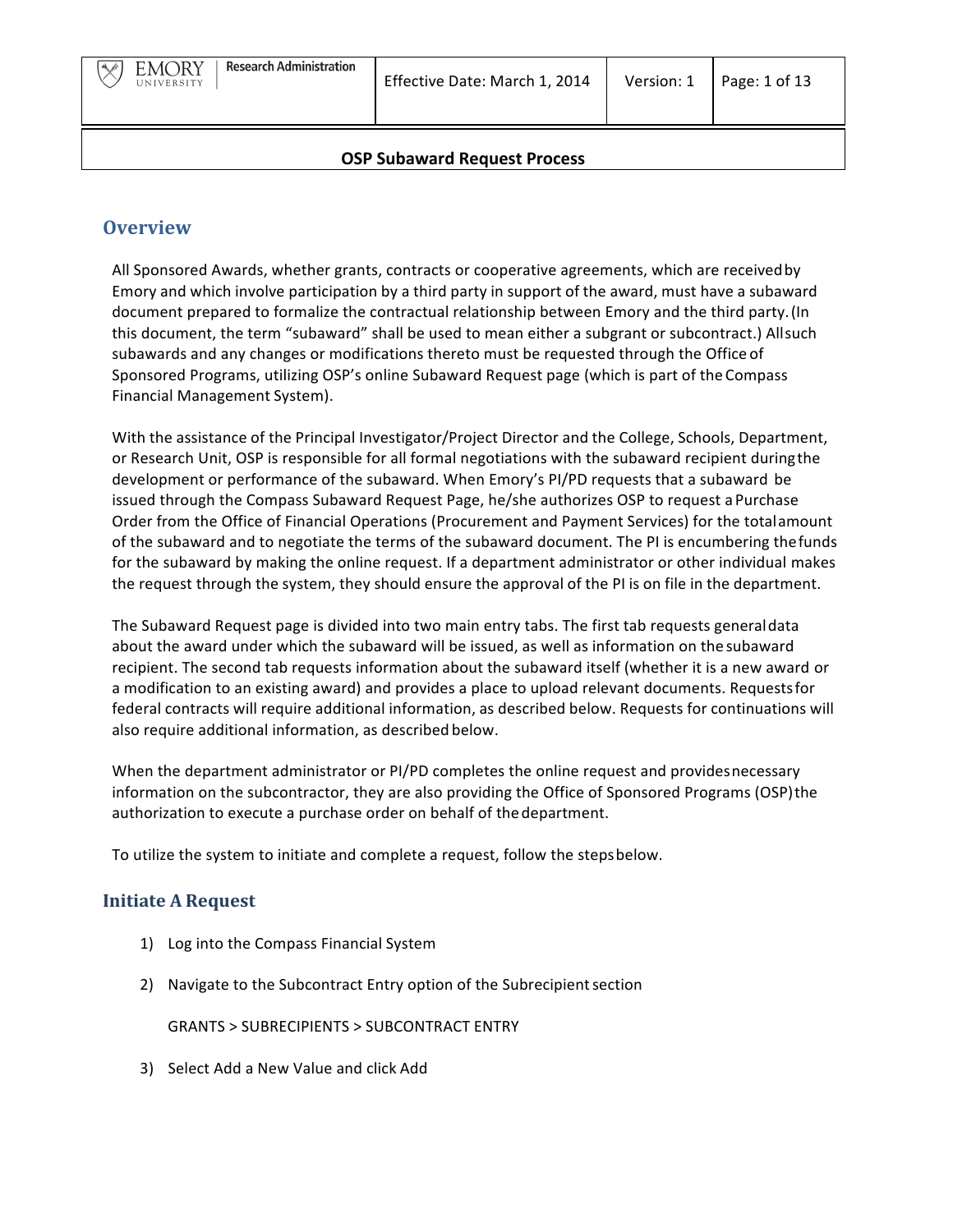| <b>Research Administration</b><br><b>EMORY</b><br>$\ddot{\mathbf{a}}$<br>UNIVERSITY | Effective Date: March 1, 2014       | Version: 1 | Page: $2$ of 13 |
|-------------------------------------------------------------------------------------|-------------------------------------|------------|-----------------|
|                                                                                     | <b>OSP Subaward Request Process</b> |            |                 |

|                                 | Find an Existing Value   Add a New Value |  |  |
|---------------------------------|------------------------------------------|--|--|
| <b>Business Unit:</b>           | <b>GRANT Q</b>                           |  |  |
| <b>Subcontract Number: NEXT</b> |                                          |  |  |
| Add                             |                                          |  |  |
|                                 | Find an Existing Value   Add a New Value |  |  |
|                                 |                                          |  |  |

4) You will then be taken to the General Information tab of the request system:

| Subcontract: NEXT                                       |                                   |                                 | Status:          | In Progress |                      |            |  |
|---------------------------------------------------------|-----------------------------------|---------------------------------|------------------|-------------|----------------------|------------|--|
| <b>Project Information</b>                              |                                   |                                 |                  |             |                      |            |  |
| *Project:                                               | Q                                 |                                 |                  |             |                      |            |  |
| Contract:                                               |                                   |                                 |                  |             |                      |            |  |
| EmpIID:                                                 |                                   |                                 |                  |             |                      |            |  |
| School:                                                 |                                   |                                 |                  |             |                      |            |  |
| Department:                                             |                                   |                                 |                  |             |                      |            |  |
| Ref Awd #:                                              |                                   | CFDA:                           |                  |             |                      |            |  |
| Sponsor:                                                |                                   |                                 |                  |             |                      |            |  |
| SmartKey:                                               | Q                                 |                                 | <b>Oper Unit</b> | Project     | Dept                 | Fund Class |  |
|                                                         |                                   |                                 |                  |             |                      |            |  |
| <b>Subcontract Information</b>                          |                                   |                                 |                  |             |                      |            |  |
| <b>Subcontract Entity:</b>                              |                                   | Q                               |                  |             |                      |            |  |
| <b>Subcontract PI:</b>                                  |                                   |                                 |                  |             |                      |            |  |
| Subcontract PI Email:                                   |                                   |                                 |                  |             |                      |            |  |
| <b>Subcontract Contact:</b>                             |                                   |                                 |                  |             |                      |            |  |
| <b>Contact Email:</b>                                   |                                   |                                 |                  |             |                      |            |  |
| <b>Subcontract Phone:</b><br><b>Subcontract Address</b> |                                   |                                 |                  |             |                      |            |  |
|                                                         |                                   |                                 |                  |             |                      |            |  |
| Country:                                                | $USA$ $Q$<br><b>United States</b> |                                 |                  |             |                      |            |  |
| <b>Address 1:</b>                                       |                                   |                                 |                  |             |                      |            |  |
| Address 2:                                              |                                   |                                 |                  |             |                      |            |  |
| <b>Address 3:</b>                                       |                                   |                                 |                  |             |                      |            |  |
|                                                         |                                   |                                 |                  |             |                      |            |  |
| City:                                                   |                                   |                                 |                  |             |                      |            |  |
| County:                                                 |                                   | Postal:                         |                  |             |                      |            |  |
| State:                                                  | Q                                 |                                 |                  |             |                      |            |  |
| <b>Budget Start Date:</b>                               | st.                               | <b>Budget End Date:</b>         | Bt.              |             |                      |            |  |
| <b>Direct Budget:</b>                                   |                                   | 0.00<br><b>Indirect Budget:</b> |                  | 0.00        | <b>Total Budget:</b> |            |  |
| Department Contact: 0333549                             |                                   | C. Sommers, Elisabeth Holston   |                  |             |                      |            |  |
| <b>Dept Invoice</b>                                     |                                   | Q (Enter invoice contact if     |                  |             |                      |            |  |
| Contact:<br><b>Dept Contact Phone:</b>                  |                                   | necessary)                      |                  |             |                      |            |  |

 $\boxplus$  save General Information | Questions/Files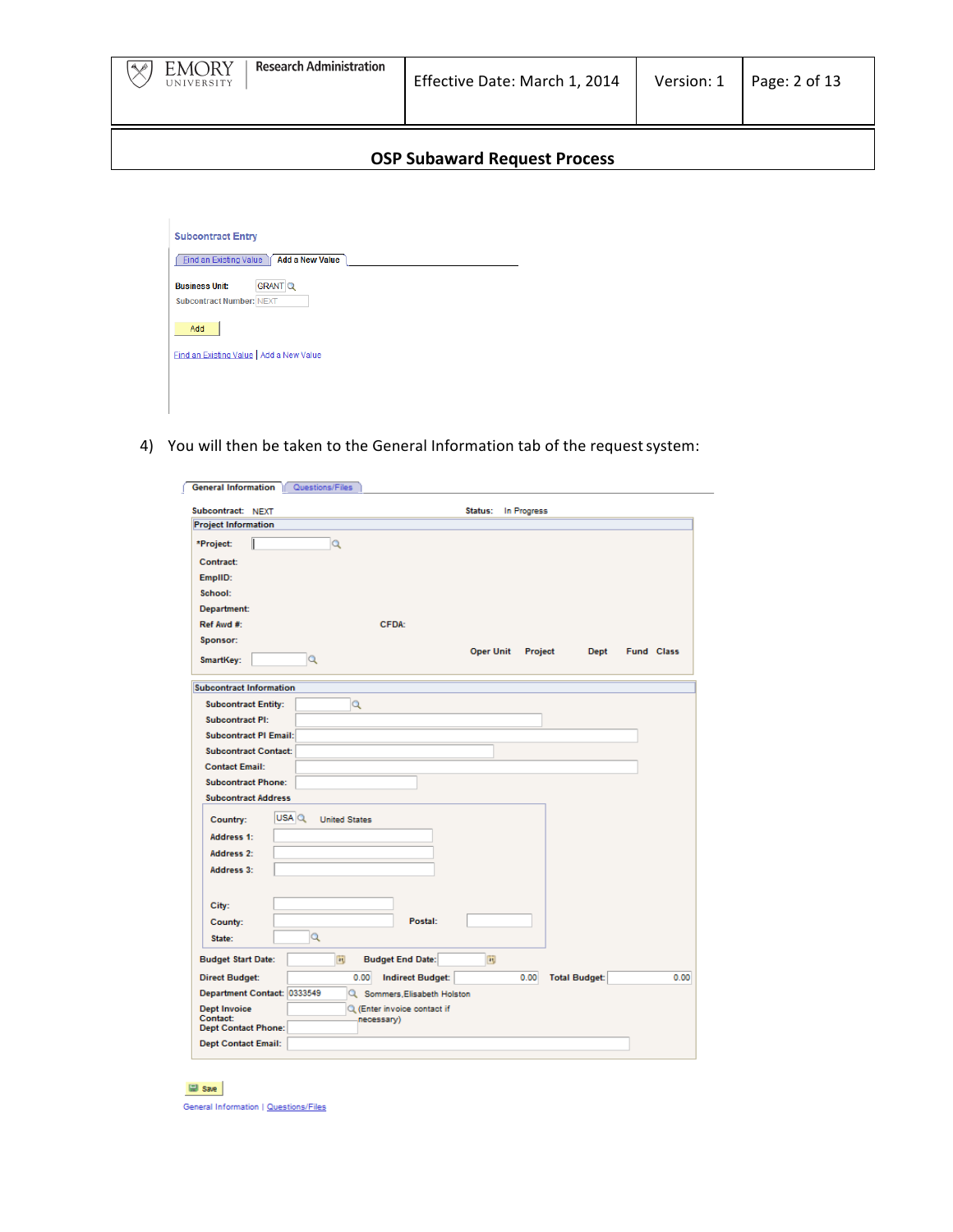

5) To start the request, in the Project Information section you must first identify the Compass project under which the subaward will be issued and paid. (Click the magnifying glass iconto search for the appropriate project.) Please note that you must have a fully-active projectto request a subaward. You may not request a subaward under a PAN.

| <b>General Information</b> | Questions/Files |              |                  |             |      |             |              |
|----------------------------|-----------------|--------------|------------------|-------------|------|-------------|--------------|
| Subcontract: NEXT          |                 |              | <b>Status:</b>   | In Progress |      |             |              |
| <b>Project Information</b> |                 |              |                  |             |      |             |              |
| *Project:                  | $\alpha$        |              |                  |             |      |             |              |
| <b>Contract:</b>           |                 |              |                  |             |      |             |              |
| EmplID:                    |                 |              |                  |             |      |             |              |
| School:                    |                 |              |                  |             |      |             |              |
| Department:                |                 |              |                  |             |      |             |              |
| Ref Awd #:                 |                 | <b>CFDA:</b> |                  |             |      |             |              |
| Sponsor:                   |                 |              |                  |             |      |             |              |
| <b>SmartKey:</b>           | Q               |              | <b>Oper Unit</b> | Project     | Dept | <b>Fund</b> | <b>Class</b> |
|                            |                 |              |                  |             |      |             |              |

- 6) The remaining data in the Project Information Section, except the SmartKey, will pre-populate based on the project selected.
- 7) Select the correct SmartKey. (Only SmartKeys associated with that project will appearfor selection. In most cases, therefore, only a single SmartKey is available for selection.)
- 8) Enter the Requested Information in the Subcontract Information section of the tab.

| <b>Subcontract Information</b>                                         |                              |
|------------------------------------------------------------------------|------------------------------|
| $\alpha$<br><b>Subcontract Entity:</b>                                 |                              |
| <b>Subcontract PI:</b>                                                 |                              |
| <b>Subcontract PI Email:</b>                                           |                              |
| <b>Subcontract Contact:</b>                                            |                              |
| <b>Contact Email:</b>                                                  |                              |
| <b>Subcontract Phone:</b>                                              |                              |
| <b>Subcontract Address</b>                                             |                              |
| USA Q<br><b>United States</b><br><b>Country:</b>                       |                              |
| <b>Address 1:</b>                                                      |                              |
| <b>Address 2:</b>                                                      |                              |
| <b>Address 3:</b>                                                      |                              |
|                                                                        |                              |
| City:                                                                  |                              |
| Postal:<br>County:                                                     |                              |
| $\mathbf{Q}$<br>State:                                                 |                              |
| E<br>同<br><b>Budget Start Date:</b><br><b>Budget End Date:</b>         |                              |
| 0.00<br>0.00<br><b>Direct Budget:</b><br><b>Indirect Budget:</b>       | 0.00<br><b>Total Budget:</b> |
| 0333549<br><b>Department Contact:</b><br>Sommers, Elisabeth Holston    |                              |
| <b>Dept Invoice Contact:</b><br>Q (Enter invoice contact if necessary) |                              |
| <b>Dept Contact Phone:</b>                                             |                              |
| <b>Dept Contact Email:</b>                                             |                              |
|                                                                        |                              |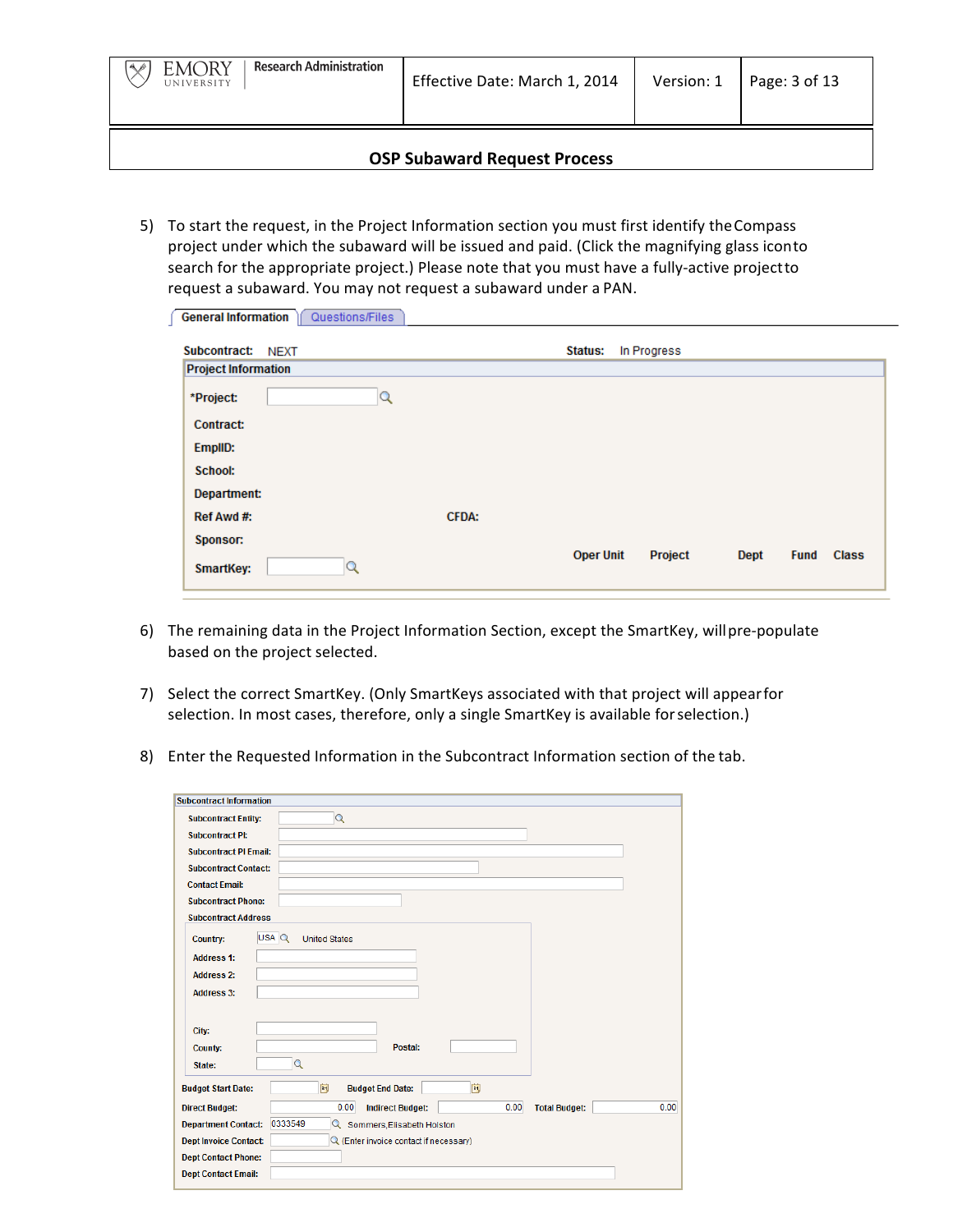- 9) Most fields in the Subcontract Information section are self-explanatory. However, see below for these important notes on information entry in this section:
	- a. The Subcontract Entity (subrecipient organization) must be selected from the system. You cannot manually enter the Subcontract Entity. Click on the magnifying glass to search for the appropriate entity. *Search Tip:* Use the "Name 1" field to search for the subrecipient indicating that "Name 1" *contains* and enter a portion of the name (e.g., to find the University of Miami, enter "Miami"):

# **Look Up Subcontract Entity**

|          | <b>EMUNV</b> |                                                                                                                   |
|----------|--------------|-------------------------------------------------------------------------------------------------------------------|
|          |              |                                                                                                                   |
|          |              |                                                                                                                   |
|          |              |                                                                                                                   |
| contains | miami        |                                                                                                                   |
|          |              | begins with $\blacktriangleright$<br>begins with $\blacktriangleright$<br>Our Customer Number: begins with $\sim$ |

| Look Up |  | Clear Cancel Basic Lookur |
|---------|--|---------------------------|
|         |  |                           |

# **Search Results**

| View All  |                           |                                                     | 1-5 of 5<br><b>First</b><br>Last<br>b.<br>ы |
|-----------|---------------------------|-----------------------------------------------------|---------------------------------------------|
| Vendor ID |                           | <b>Short Vendor Name Our Customer Number Name 1</b> |                                             |
|           | 0000010162 MIAMIAMBUL-001 | (blank)                                             | MIAMI AMBULANCE.COM LLC                     |
|           | 0000006496 MIAMICHILD-001 | (blank)                                             | <b>MIAMI CHILDREN'S HOSPITAL</b>            |
|           | 0000026532 MIAMISERPE-001 | (blank)                                             | MIAMI SERPENTARIUM LABORATORIES             |
|           | 0000004672 MIAMIUNIVE-001 | (blank)                                             | <b>MIAMI UNIVERSITY</b>                     |
|           | 0000003918 UNIVERSITY-026 | (blank)                                             | UNIVERSITY OF MIAMI                         |

- b. If a subrecipient does not already exist in the table, select "New Subrecipient" asthe subrecipient from the list. In the Attachments section of the request form (described in Item 12e below), please include a file with the full legal name of the subrecipient, along with the full administrative contact information and address. OSP will then work with the appropriate individuals to add the subrecipient to the system and change the subrecipient in the request system once the entity is added.
- c. Please be sure to complete all contact information fields, including subrecipientaddress. "Subcontract Contact" should be the subrecipient's business contact with whom OSP will negotiate the subaward agreement.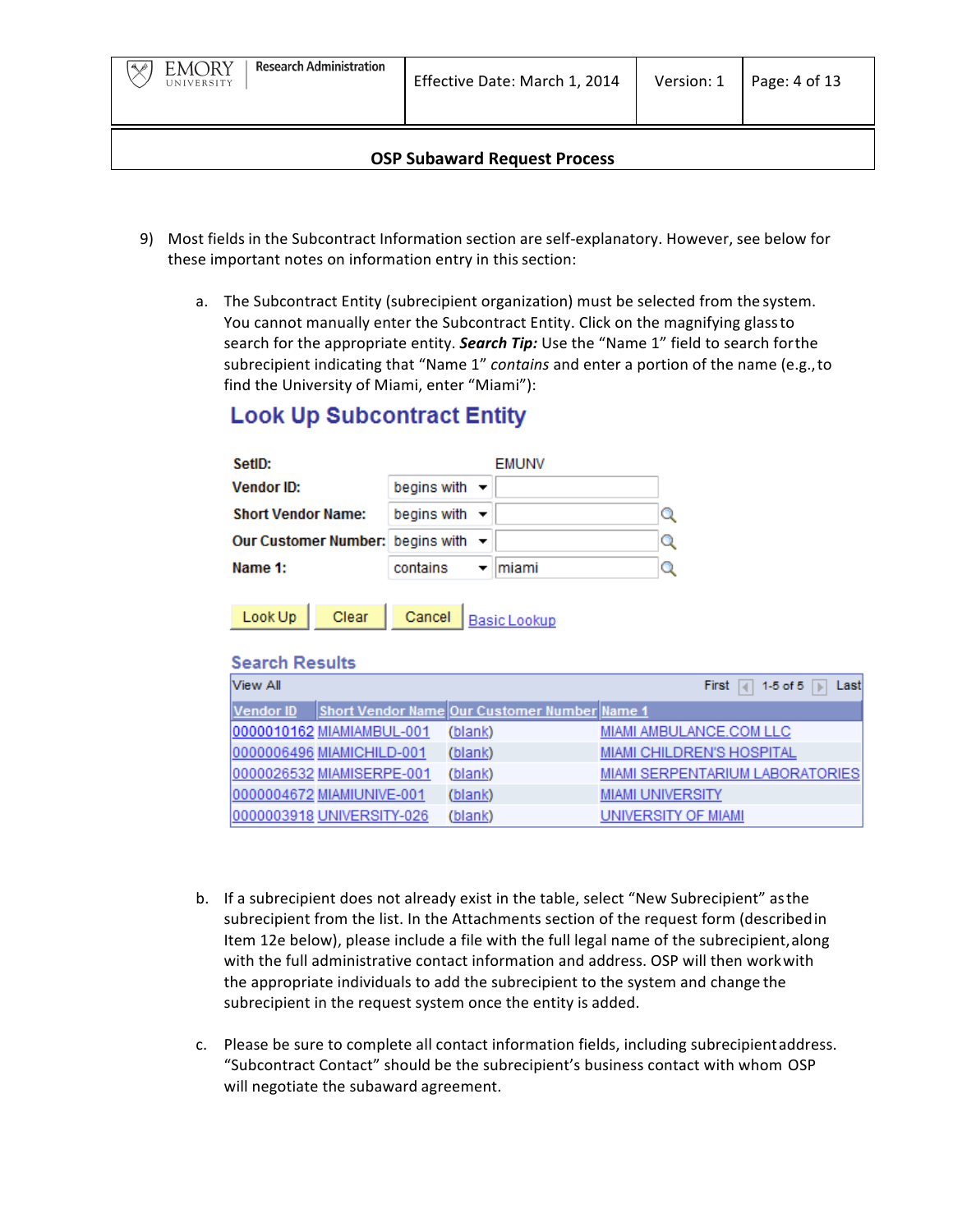

| <b>Subcontract Information</b> |                                                                                          |
|--------------------------------|------------------------------------------------------------------------------------------|
| <b>Subcontract Entity:</b>     | 0000003918<br><b>UNIVERSITY OF MIAMI</b>                                                 |
| <b>Subcontract PI:</b>         | <b>Bob Smith</b>                                                                         |
| <b>Subcontract PI Email:</b>   | bob.smith@miami.edu                                                                      |
| <b>Subcontract Contact:</b>    | Joan Durham                                                                              |
| <b>Contact Email:</b>          | joan.durham@miami.edu                                                                    |
| <b>Subcontract Phone:</b>      | 301/555-1234                                                                             |
| <b>Subcontract Address</b>     |                                                                                          |
| Country:                       | USA Q<br><b>United States</b>                                                            |
| <b>Address 1:</b>              | 100 Coast Road                                                                           |
| <b>Address 2:</b>              |                                                                                          |
| <b>Address 3:</b>              |                                                                                          |
|                                |                                                                                          |
| City:                          | Miami                                                                                    |
| County:                        | 12345<br>Postal:                                                                         |
| FL<br>State:                   | Q Florida                                                                                |
| <b>Budget Start Date:</b>      | 12/01/2012 同<br>11/30/2013 同<br><b>Budget End Date:</b>                                  |
| <b>Direct Budget:</b>          | 100,000.00<br>50,000.00<br>150,000.00<br><b>Indirect Budget:</b><br><b>Total Budget:</b> |
| <b>Department Contact:</b>     | 0333549<br>Q Sommers, Elisabeth Holston                                                  |
| <b>Dept Invoice Contact:</b>   | 0001579<br>Q (Enter invoice contact if necessary)<br>Sussman, Teresa                     |
| <b>Dept Contact Phone:</b>     | 404/727-1234                                                                             |
| <b>Dept Contact Email:</b>     | hsomme2@emory.edu                                                                        |

- d. The system will pre-populate "Department Contact" with the individual who created the request. If the individual who will "receive" invoices in Emory Express is a different person, please indicate that person under "Dept Invoice Contact."
- 10) Once all information has been completed, click "Save." (All mandatory fields on this pagemust be completed or the system will not allow you to save the request.)
	- a. Once you have saved the request, the request will be assigned a Subcontract Numberby the system. At this point, you may leave the request unfinished and return to finalize it at a later date.

| General Information Cuestions/Files |
|-------------------------------------|
| Subcontract: SC00000029             |

b. To return to the record, you may use the Subcontract number to return directly backto the request if you leave and return to complete it.

| <b>Subcontract Entry</b>                     |                                  |                                                                                               |   |
|----------------------------------------------|----------------------------------|-----------------------------------------------------------------------------------------------|---|
|                                              |                                  | Enter any information you have and click Search. Leave fields blank for a list of all values. |   |
| Find an Existing Value   Add a New Value     |                                  |                                                                                               |   |
|                                              |                                  |                                                                                               |   |
| <b>Business Unit:</b>                        | begins with $\blacktriangledown$ | <b>GRANT</b>                                                                                  | Q |
| Subcontract Number: begins with v SC00000029 |                                  |                                                                                               | Q |
| Contract:                                    | begins with -                    |                                                                                               | Q |
| Project:                                     | begins with -                    |                                                                                               | Q |
| <b>Subcontract Status:</b>                   | Ξ                                |                                                                                               |   |
| <b>Case Sensitive</b>                        |                                  |                                                                                               |   |
|                                              |                                  |                                                                                               |   |
| Search<br>Clear                              |                                  | Basic Search 图 Save Search Criteria                                                           |   |
|                                              |                                  |                                                                                               |   |
| Find an Existing Value   Add a New Value     |                                  |                                                                                               |   |
|                                              |                                  |                                                                                               |   |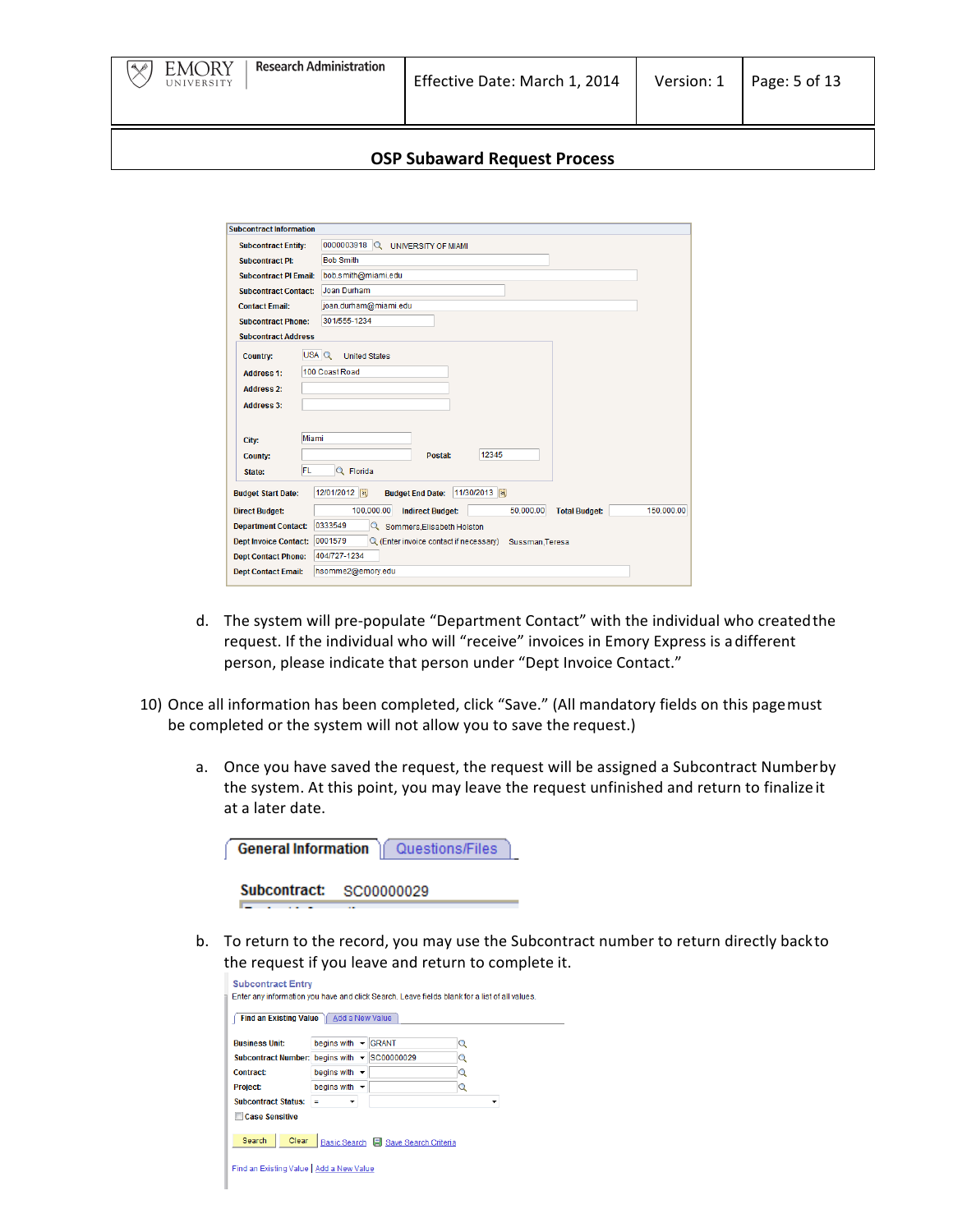

11) Complete the information and answer the questions on the Questions/Files tab.

| Subcontract:             | SC00000029 Status:                                                                                                                          | In Progress                                                                                                                                                                                                                                                                                                                                                                                                                                                                                        |                   |      |
|--------------------------|---------------------------------------------------------------------------------------------------------------------------------------------|----------------------------------------------------------------------------------------------------------------------------------------------------------------------------------------------------------------------------------------------------------------------------------------------------------------------------------------------------------------------------------------------------------------------------------------------------------------------------------------------------|-------------------|------|
| <b>Prime Award Type:</b> |                                                                                                                                             |                                                                                                                                                                                                                                                                                                                                                                                                                                                                                                    |                   |      |
|                          | <b>Subcontract Request Type:</b>                                                                                                            |                                                                                                                                                                                                                                                                                                                                                                                                                                                                                                    |                   |      |
| <b>General Questions</b> |                                                                                                                                             |                                                                                                                                                                                                                                                                                                                                                                                                                                                                                                    |                   |      |
|                          |                                                                                                                                             | 1. Do you wish the Subrecipient to have the authority to automatically carryover                                                                                                                                                                                                                                                                                                                                                                                                                   |                   |      |
| carryover, select 'No.') |                                                                                                                                             | any unobligated balance into a subsequent budget year? (Available only when the $\mathbb O$ Yes<br>prime award has automatic carryover; if prime award does not have automatic                                                                                                                                                                                                                                                                                                                     |                   | © No |
|                          | 2. Will the subcontract involve the use of human subjects?                                                                                  |                                                                                                                                                                                                                                                                                                                                                                                                                                                                                                    | <b>O</b> Yes      | O No |
|                          | 3. If Question 2 is 'Yes', is this a clinical trial?                                                                                        |                                                                                                                                                                                                                                                                                                                                                                                                                                                                                                    | <b>O</b> Yes      | © No |
|                          |                                                                                                                                             | 4. Will the subcontract involve the use of live vertebrate animals?                                                                                                                                                                                                                                                                                                                                                                                                                                | O Yes             | © No |
|                          |                                                                                                                                             | 5. Is this subaward to an international institution or organization?                                                                                                                                                                                                                                                                                                                                                                                                                               | O Yes             | O No |
|                          | 6. If Question 5 is 'Yes', will you pay by wire transfer?                                                                                   |                                                                                                                                                                                                                                                                                                                                                                                                                                                                                                    | <b>Yes</b>        | © No |
|                          |                                                                                                                                             |                                                                                                                                                                                                                                                                                                                                                                                                                                                                                                    |                   |      |
|                          |                                                                                                                                             | Please attach any documents pertinent to this request.                                                                                                                                                                                                                                                                                                                                                                                                                                             |                   |      |
|                          |                                                                                                                                             | Customize   Find   View All                                                                                                                                                                                                                                                                                                                                                                                                                                                                        | First 1 of 1 Last |      |
| <b>Attached File</b>     |                                                                                                                                             |                                                                                                                                                                                                                                                                                                                                                                                                                                                                                                    |                   |      |
|                          |                                                                                                                                             |                                                                                                                                                                                                                                                                                                                                                                                                                                                                                                    |                   |      |
|                          |                                                                                                                                             | By submitting this form I hereby certify that I have read the following statements and                                                                                                                                                                                                                                                                                                                                                                                                             |                   |      |
| <b>Submit</b>            | that to the best of my knowledge they are accurate and true.<br>allowable under the costs of the award.<br>which this request is submitted. | 1. I have reviewed the technical and cost proposal for this subrecipient and based<br>upon my professional experience and analysis of the costs and prices proposed, find<br>them to be fair and reasonable for the work to be done.<br>2. I further certify that funding is available for this subagreement and that it is<br>3. By submission of this request, I authorize OSP to encumber a Purchase Order for<br>the above-referenced amount specified against the Project and Smart Key under |                   |      |

- 12) Most fields on the Question/Files tab are self-explanatory. However, see below forthese important notes on information entry in this section:
	- a. The information required and the questions asked on this tab may change based on the specifics of each individual request, as described below. Please provide all information requested on the page.
	- b. Take care in specifying the Prime Award Type. When Federal Contract isselected, additional questions will appear, as described in Appendix 1 below.
	- c. Take care in specifying the Subcontract Request Types (defined in Appendix 2 below). When "Continuation," "Supplement," or "Other-Amendment" are selected, additional questions will appear, as described in Appendix 3 below.
	- d. All requests must include answers to the following General Questions, as appropriate: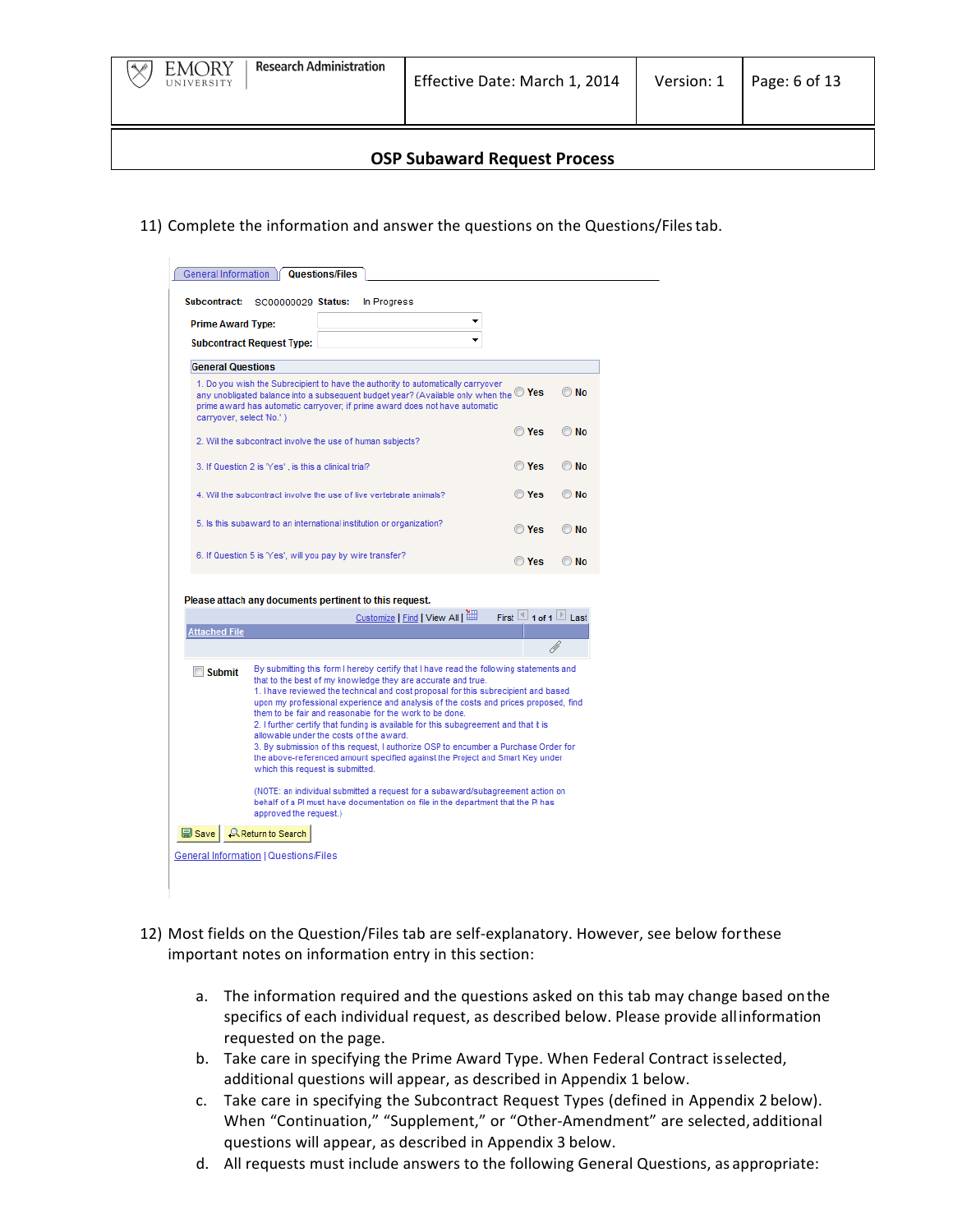

| <b>General Questions</b>                                                                                                                                                                                                                                                                       |              |    |
|------------------------------------------------------------------------------------------------------------------------------------------------------------------------------------------------------------------------------------------------------------------------------------------------|--------------|----|
| 1. Do you wish the Subrecipient to have the authority to automatically carryover<br>any unobligated balance into a subsequent budget year? (Available only when the $\mathbb O$ Yes<br>prime award has automatic carryover; if prime award does not have automatic<br>carryover, select 'No.') |              | No |
| 2. Will the subcontract involve the use of human subjects?                                                                                                                                                                                                                                     | Yes          | No |
| 3. If Question 2 is 'Yes', is this a clinical trial?                                                                                                                                                                                                                                           | <b>Yes</b>   | No |
| 4. Will the subcontract involve the use of live vertebrate animals?                                                                                                                                                                                                                            | <b>O</b> Yes | No |
| 5. Is this subaward to an international institution or organization?                                                                                                                                                                                                                           | Yes          | No |
| 6. If Question 5 is "Yes', will you pay by wire transfer?                                                                                                                                                                                                                                      | Yes          | Nο |

- e. The required attachments will also vary by Subcontract Request Type. Multiple filesmay be attached.
	- i. New, Renewal, and Supplement requests must be accompanied by a Statement of Work and a Detailed Budget.
	- ii. All other requests, with the exception of No-cost Extension, must be accompanied by a detailed budget. A Statement of Work should be attached if the activity covered by the request differs in any way from the existing SOW from the original agreement. A detailed budget should accompany an NCE request if a specific amount of funds are approved for use during the extension period.
	- iii. Please also use the Attachments section to attach a file containing anyspecial instructions or other information that would be useful to, or known by, OSP during the subaward creation and negotiation process.
- 13) When the request is complete, carefully review the certification statement to which you are agreeing by submission of the request. To finalize and submit, click the Submit check boxand then click Save.



14) Remember that by submitting the request, you are authorizing OSP to establish a Purchase Order and encumber the funds on your Compass project.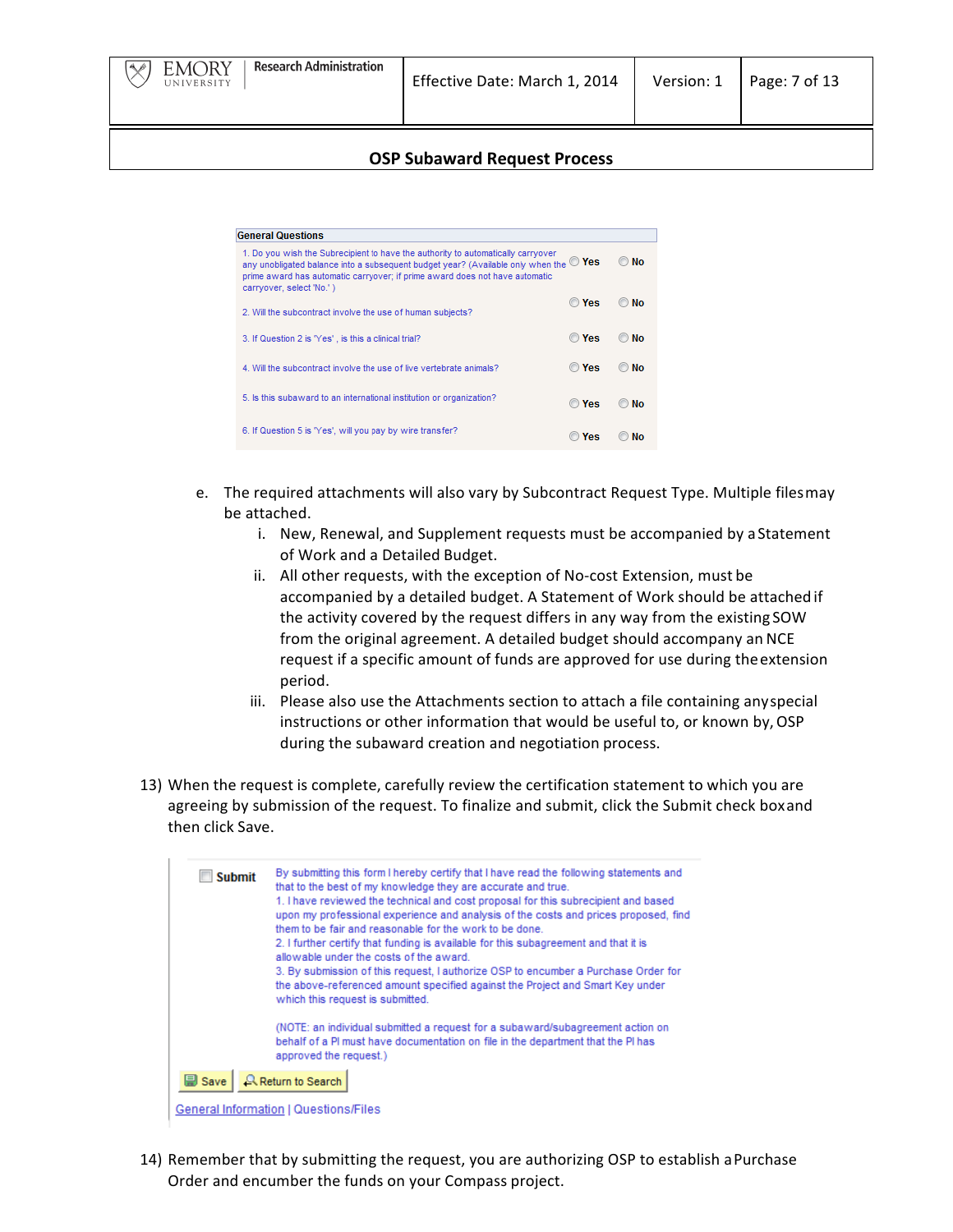- 15) Upon submission, you will receive an e-mail from the system confirming submission and reiterating your Subcontract Number.
- 16) After submission, OSP will create the subaward following the processes described in Appendix 4. You may track the status and progress of the subaward request by navigating to the Subcontract Administration tab. You will also see who has been assigned to handle the subaward. Campus users will have view-only access to this tab.

| 0373664<br><b>Analyst assigned:</b>                                                         |               | Q     | Zha, Meiging H.                  |                        |                                           |            |   |
|---------------------------------------------------------------------------------------------|---------------|-------|----------------------------------|------------------------|-------------------------------------------|------------|---|
| <b>Received Date:</b>                                                                       | 12/14/2012  前 |       | <b>Date Subcontract Drafted:</b> |                        | Ħ<br>Ħ                                    |            |   |
| <b>Date Mailed:</b>                                                                         | Bij           |       | <b>Dt Received Back:</b>         |                        |                                           |            |   |
| <b>Dt Fully Executed:</b>                                                                   | BU            |       | <b>Transmittal Method:</b>       |                        |                                           |            | ۰ |
| <b>PO Number:</b>                                                                           |               |       |                                  |                        |                                           |            |   |
| <b>Fincl Contact Name:</b>                                                                  |               |       |                                  |                        |                                           |            |   |
| <b>Fincl Contact Email:</b>                                                                 |               |       |                                  |                        |                                           |            |   |
| <b>FFATA Questions</b>                                                                      |               |       |                                  |                        |                                           |            |   |
| Is Subaward subject to FFATA?                                                               |               | ◯ Yes | O No                             |                        |                                           |            |   |
| Has FFATA reporting been completed?                                                         |               | ◯ Yes | O No                             | <b>Date Completed:</b> |                                           | 間          |   |
|                                                                                             |               |       |                                  |                        |                                           |            |   |
|                                                                                             |               |       |                                  |                        |                                           |            |   |
|                                                                                             |               |       | Find   View All                  |                        | First $\boxed{4}$ 1 of 1 $\boxed{1}$ Last |            |   |
| 12/14/2012 同<br>*Comment dt:                                                                |               |       |                                  |                        |                                           | $F =$<br>À |   |
|                                                                                             |               |       |                                  |                        |                                           |            |   |
|                                                                                             |               |       |                                  |                        |                                           |            |   |
|                                                                                             |               |       | Yes ONo                          |                        |                                           |            |   |
| <b>Comments</b><br>Subrecipient Officer & Compensation Reporting required?                  |               |       |                                  |                        |                                           |            |   |
| <b>Subrecipient DUNS Number:</b><br>Parent DUNS #:<br><b>Parent Congressional District:</b> |               |       |                                  |                        |                                           |            |   |
| <b>CCR Expiration Dt:</b>                                                                   |               | Ħ     | <b>CCR Search</b>                |                        |                                           |            |   |
| <b>Subaward Entity Comments</b>                                                             |               |       | Find   View All                  |                        | First $\Box$ 1 of 1 $\Box$ Last           |            |   |
|                                                                                             |               |       |                                  |                        |                                           |            |   |
|                                                                                             |               |       |                                  |                        |                                           |            |   |
|                                                                                             |               |       |                                  |                        |                                           |            |   |

17) OSP will also record comments during the drafting and negotiation period that are relevant to the process.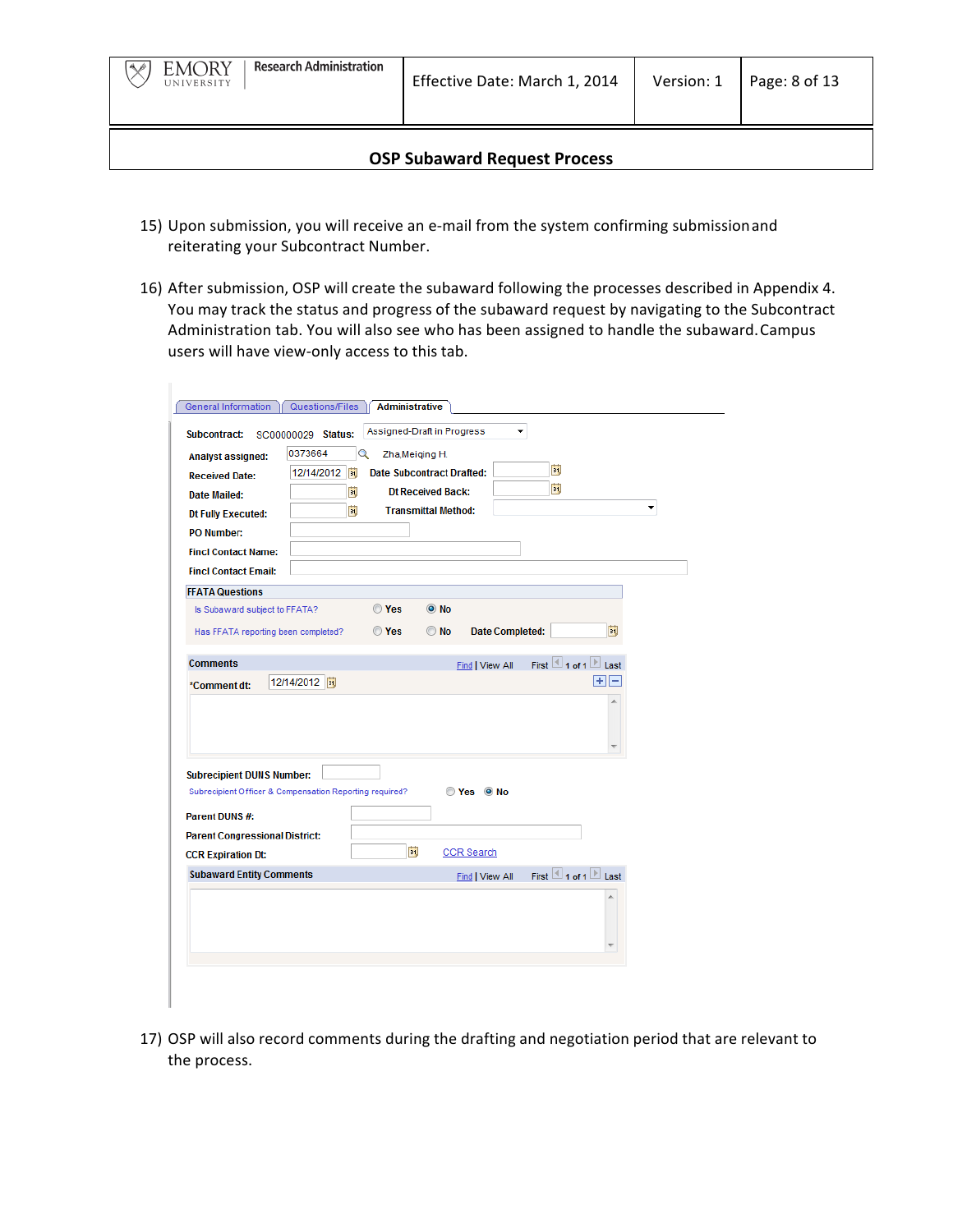

| <b>Comments</b>        |                                                                                          | Find   View 1 | First $\overline{\phantom{a}}$ 1-2 of 2 $\overline{\phantom{a}}$ Last |                          |
|------------------------|------------------------------------------------------------------------------------------|---------------|-----------------------------------------------------------------------|--------------------------|
| *Comment dt:           | 12/14/2012  司                                                                            |               | ٠                                                                     | $\overline{\phantom{0}}$ |
| Subaward sent to site. |                                                                                          |               |                                                                       | A                        |
|                        |                                                                                          |               |                                                                       |                          |
| *Comment dt:           | 12/14/2012  司                                                                            |               |                                                                       |                          |
|                        | Sub requested changes to liability language. Changes agreed upon and revised draft sent. |               |                                                                       | ▲                        |
|                        |                                                                                          |               |                                                                       |                          |

18) As the subaward moves through the drafting and signature process, dates will be entered in the appropriate fields. OSP will also use this section to track information about the subaward recipient itself, as well as for Emory's compliance with the Federal Financial Accountability and Transparency Act (FFATA) requirements. Once all steps have been completed, the Status willbe set to "Fully Executed - Complete."

| Subcontract:<br><b>Analyst assigned:</b>               | SC00000029 Status:<br>0373664<br>Q<br>Zha, Meiging H.                                                                     |
|--------------------------------------------------------|---------------------------------------------------------------------------------------------------------------------------|
| <b>Received Date:</b>                                  | 12/14/2012 同<br><b>Date Subcontract Drafted:</b><br>12/14/2012<br> H                                                      |
| Date Mailed:                                           | 12/14/2012 31<br>12/14/2012 闭<br><b>Dt Received Back:</b>                                                                 |
| <b>Dt Fully Executed:</b>                              | Email<br>▼<br>12/14/2012 同<br><b>Transmittal Method:</b>                                                                  |
| <b>PO Number:</b>                                      | S123456                                                                                                                   |
| <b>Fincl Contact Name:</b>                             | <b>FRANK JONES</b>                                                                                                        |
| <b>Fincl Contact Email:</b>                            | frank.jones@miami.edu                                                                                                     |
| <b>FFATA Questions</b>                                 |                                                                                                                           |
| Is Subaward subject to FFATA?                          | ◯ Yes<br>$\odot$ No                                                                                                       |
|                                                        |                                                                                                                           |
| Has FFATA reporting been completed?<br><b>Comments</b> | <b>Date Completed:</b><br>◯ Yes<br>BU<br>$\odot$ No<br>First $\overline{4}$ 1-2 of 2 $\overline{2}$ Last<br>Find   View 1 |
| *Comment dt:                                           | FF -<br>12/14/2012 同                                                                                                      |
| Subaward sent to site.                                 |                                                                                                                           |
| *Comment dt:                                           | $F =$<br>12/14/2012 闭                                                                                                     |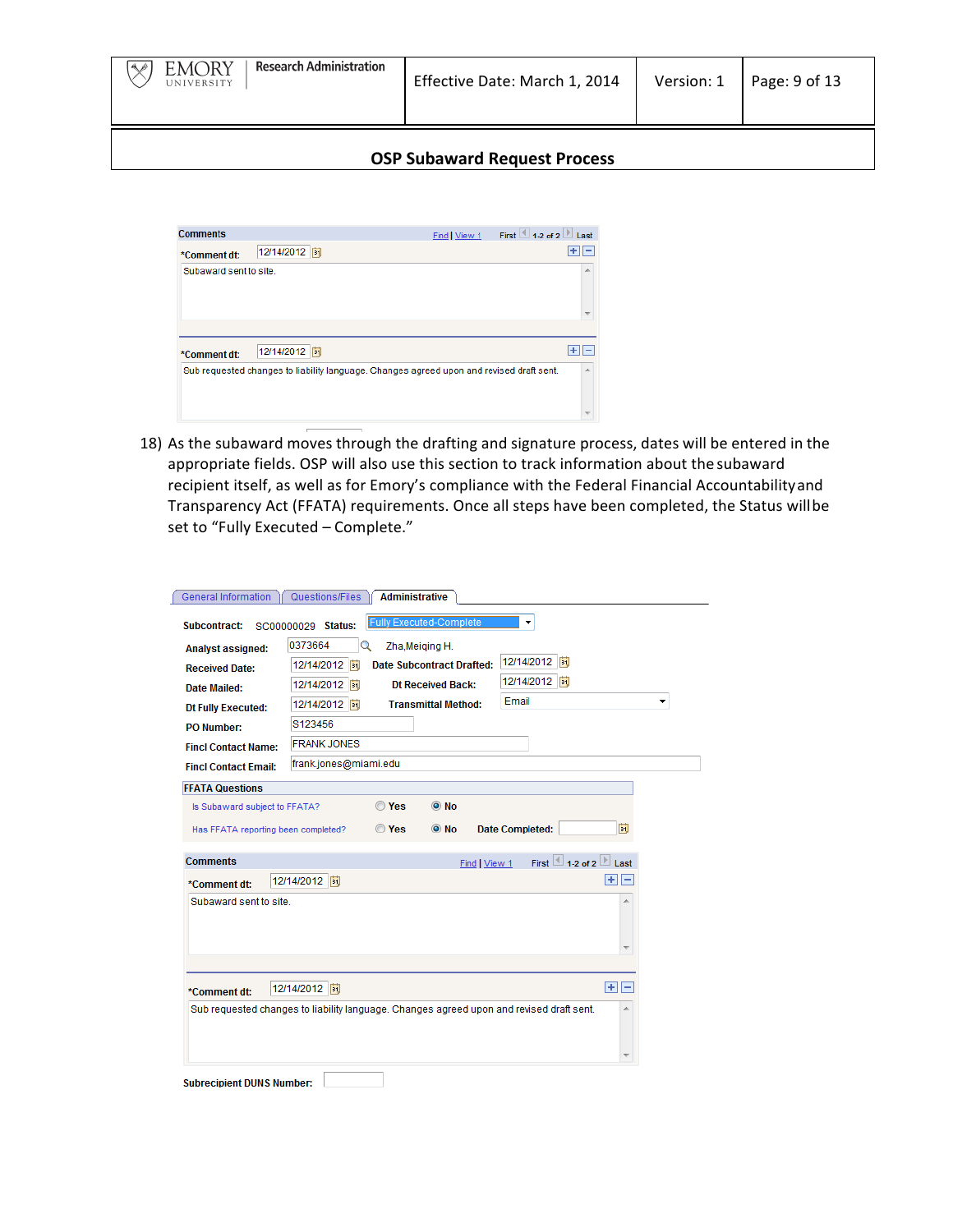

#### **OSP Subaward Request Process**

## *APPENDIX 1 – Conditional Questions for subawards under FederalContracts*

All requests must include answers to Questions 1 and 2 below. The first is a series of statements which pertain to the rationale and price. The second question requests that the PI describethe unique aspect of the service to be provided by the subawardee and the rationale for the selection of that entity. If the subagreement is to be issued to a for-profit entity and isunder \$50,000 it is acceptable to note : "detailed in proposal" in the text box. For question 1, please check all that apply.



#### *APPENDIX 2 – Subcontract Request TypeDefinitions*

**New:** a first time request for OSP to create a subaward, obtain a purchase order, encumber funds from the award to be set aside to pay invoices from subrecipient, and execute the subagreement. A detailed budget and statement of work must accompany the request. Typically such requests are in the funded proposal. If the request was not made in the originalproposal, depending upon the agency, formal approval to enter into a subagreement may need tobe sought.

**Continuation:** These are requests for additional time and money to be awarded to the subrecipient who has an existing subaward. Amendments to subagreements must be insync with the prime award made to Emory. PI's and their department support staff shouldrequest continuations as soon as possible after receipt of the continuation NOA.

**Supplemental:** These are requests to add funds to an existing subaward within the time period currently in progress. The request must include a detailed budget and revised Statement of Work if the PI wishes to add additional funds and deliverables.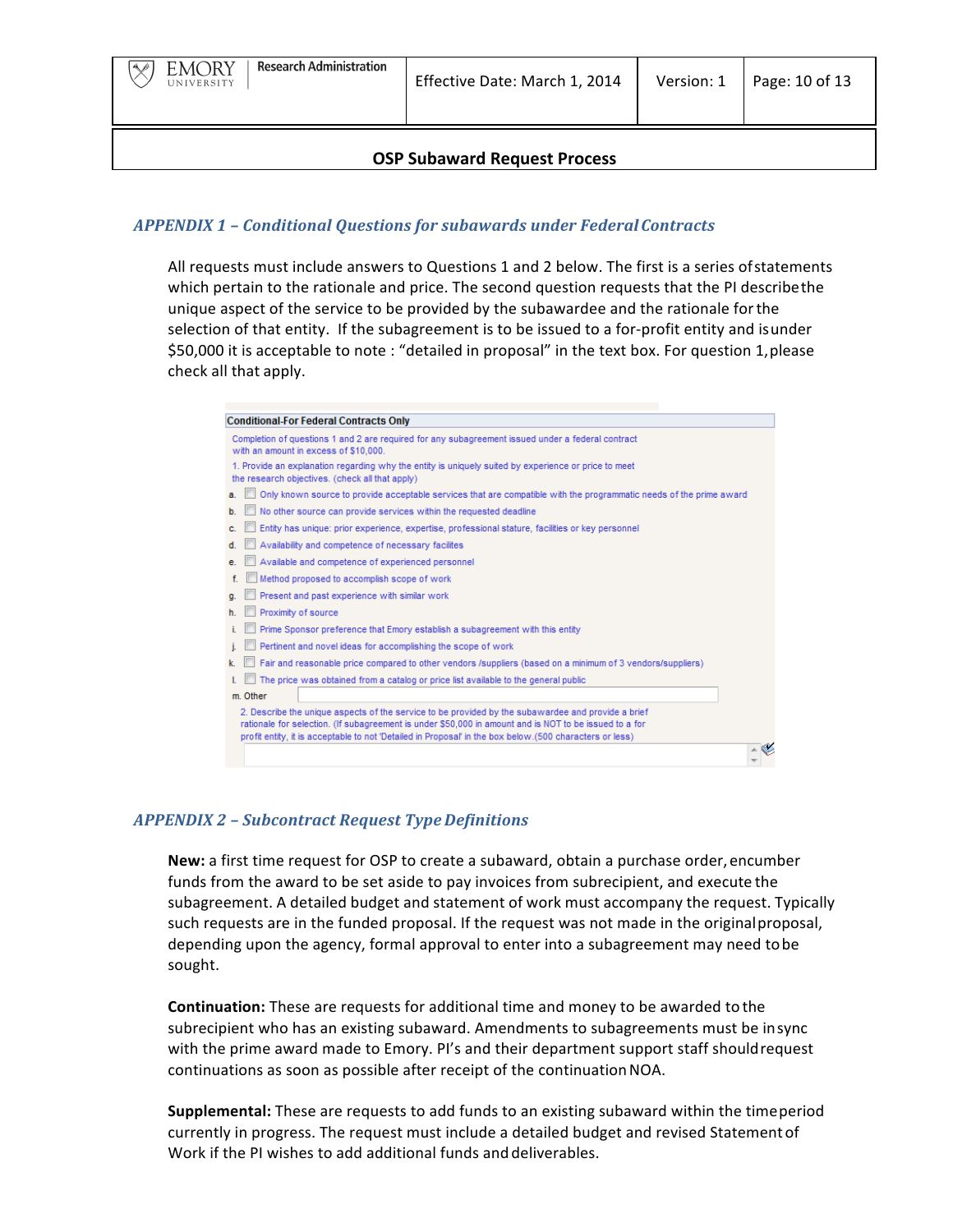

**No-cost extension:** These are requests to extend the period of performance, but without additional funds. No-cost extensions can only be made if the prime award is extended.

**Carryover:** Carryover requests can only be made if the prime award allows for them or if the agency has approved a carryover request for Emory which includes the subaward. The request must include a detailed budget and revised Statement of Work if the PI wishes to add additional funds and deliverables.

**Renewal:** A renewal is very similar to the new subaward request process. A new subaward document, unrelated to the prior award, will be issued by OSP. A detailed budget and statement of work must accompany the request. Typically, such requests are in the funded proposal. If the request was not made in the original proposal, depending upon the agency, formal approvalto enter into a subagreement may need to be sought.

**Other-Amendment:** Any requested change to an existing agreement which does not fall into one of the categories referenced above. Amendments may include actions made to reducetime, decrease funding, notify the Subrecipient of an Emory or sponsor administrative change, orto signal approval for a request from the Subrecipient. An explanation of the request may be uploaded into the attachments section of the request system.

## *APPENDIX 3 – Conditional questions for Continuations, Supplements, andOther-Amendment*

To ensure that appropriate subrecipient monitoring has occurred, prior to issuing additional time and funding the PI must answer the following four questions. If the PI can not answerthe questions with a "yes," he/she must provide additional justification as to why the subaward should continue. OSP staff will contact the PI to discuss the advisability of the continuance of the subaward in these cases.

| Conditional -For Continuations/Supplement/Amendment                                                      |              |            |
|----------------------------------------------------------------------------------------------------------|--------------|------------|
| 1. Has the Subrecipient satisfactorily performed the work?                                               | ◯ Yes        | $\odot$ No |
| 2. Has the Subrecipient delivered all reports and data?                                                  | <b>O</b> Yes | © No       |
| 3. Has the Subrecipient invoiced Emory in a timely fashion?                                              | <b>O</b> Yes | © No       |
| 4. Are the dollar amounts invoiced reasonable for work performed<br>and technical progress made to date? | <b>O</b> Yes | $\odot$ No |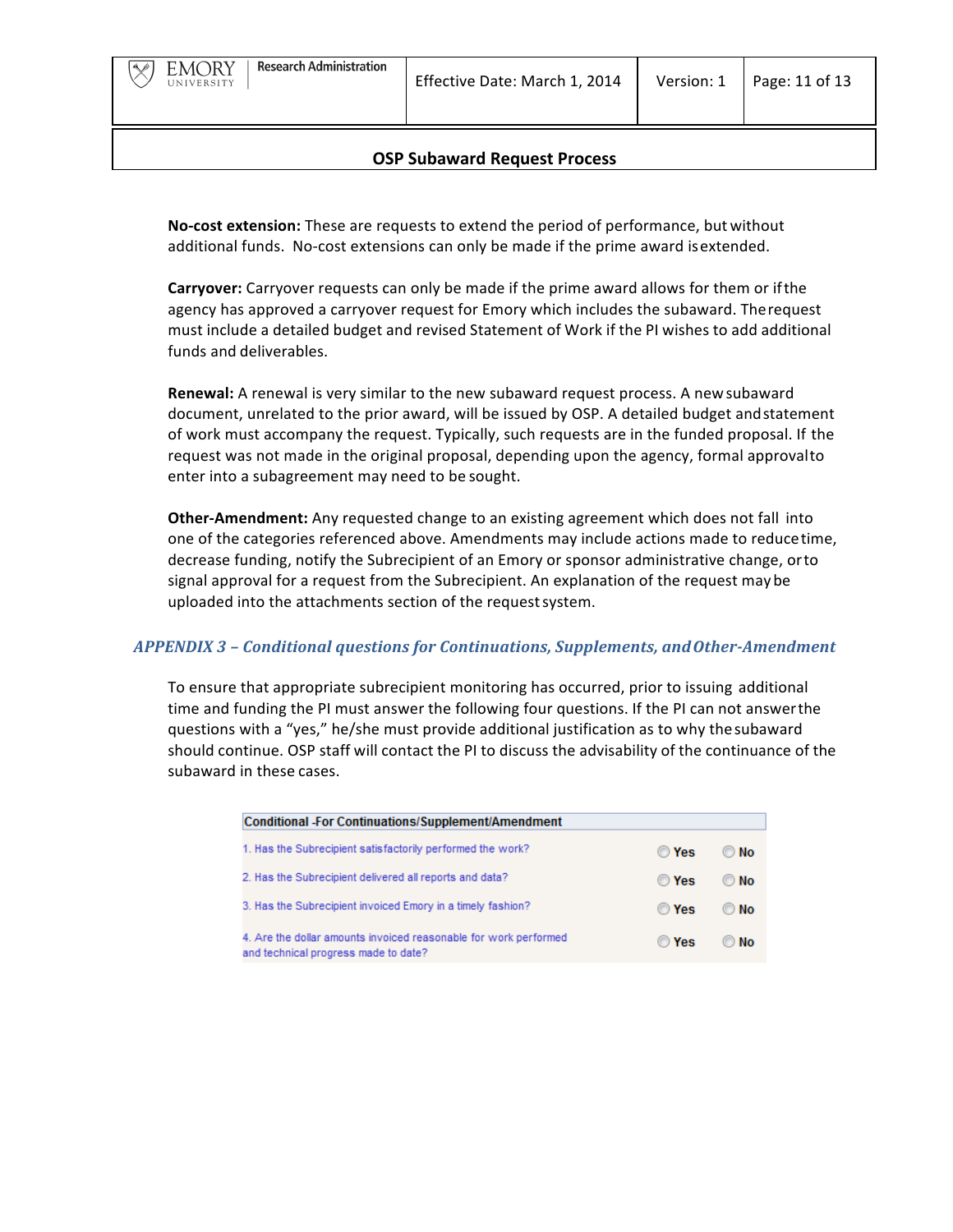

| Conditional -For Continuations/Supplement/Amendment                                                                                |       |            |
|------------------------------------------------------------------------------------------------------------------------------------|-------|------------|
| 1. Has the Subrecipient satisfactorily performed the work?                                                                         | O Yes | © No       |
| 2. Has the Subrecipient delivered all reports and data?                                                                            | O Yes | © No       |
| 3. Has the Subrecipient invoiced Emory in a timely fashion?                                                                        | O Yes | $\odot$ No |
| TG.<br>Set-up error at site caused delay with initial<br>invoice. All invoices since have been timely.<br>$\overline{\phantom{m}}$ |       |            |
| 4. Are the dollar amounts invoiced reasonable for work performed<br>and technical progress made to date?                           | O Yes | Nο         |

# *APPENDIX 4 – OSP General Processes for Establishment of Subawards*

- Review the information provided by the PI and Department in the Subaward Request
- Complete a compliance review of the subrecipient in order to determine the subawardee's A-133 status;
- Complete a risk assessment of the subrecipient risk utilizing then current formsand processes;
- Prepare the appropriate subagreement based on the subagreement entity, statement of work and the sponsor's terms and conditions in the prime award;
- Contact department/PI if any additional information is necessary to complete the subcontract or if specific questions remain;
- Complete a purchase order requisition for the subcontract in the purchasing systemon behalf of the department/PI. POs are sent to OSP staff once the PO has been created.
- Reference PO on subagreement and send subagreement out subaward draft (unsigned) to subrecipient;
- Negotiated subaward terms as necessary with subrecipient;
- Receive partially-executed copy back from subrecipient;
- Sign and return fully-executed copy to subrecipient;
- Upload fully-executed copy of subaward in Emory Express and notifyappropriate individuals via the Emory Express system;
- Report subaward FFATA data as necessary.